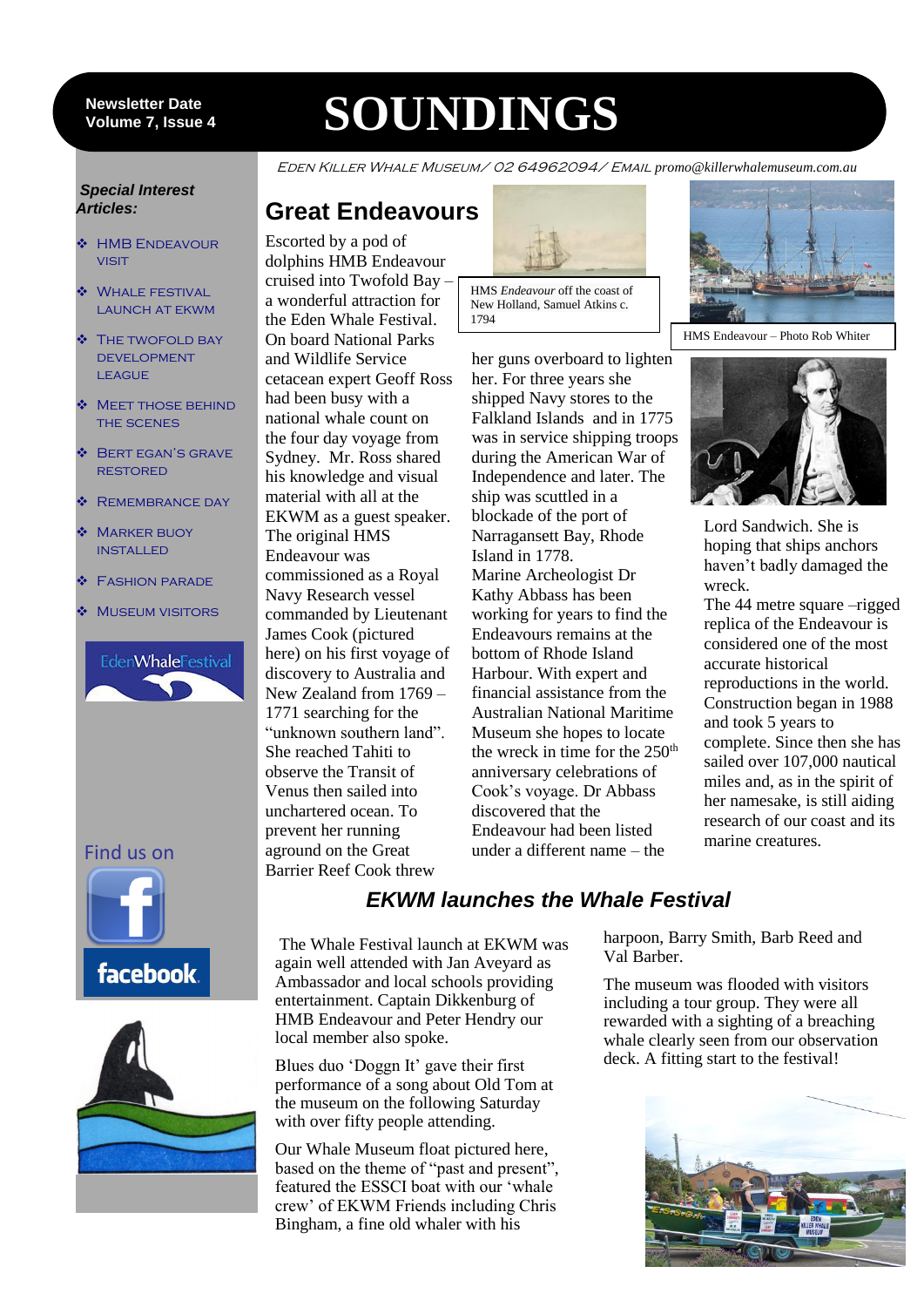#### *In a League of their Own*

Number 12 on our list of historic sites is situated where the jewelry shop now stands, and, with Jack Dickenson's help, I managed to unearth some interesting facts about the site of the Twofold Bay Development League building. The league formed by John R Logan envisaged the creation of girl guides, boys club, a new state including the Monaro, North Gippsland and from Tathra to Wagga Wagga with Twofold Bay as its port. Logan's book – *The South East Gate – Twofold Bay –* contains details of their plans for Eden and area. Those for a railway and a paper mill were denied.

Their efforts foreshadowed the Snowy Mountain Scheme and JR Logan organized power generation to light Eden's streets and buildings using a generator in the tin shed at the

back of the building.

Old Tom was first displayed in this building in 1931 until the Eden Killer Whale Museum opened in 1939.

The site also housed Eden's first ambulance, a district nurse, baby health centre, billiard saloon and barbers shop.

In the back shed a boy was working at a work bench when a .303 slug came through the corrugated iron wall passing through the adjacent wall. Luckily noone was hurt and it's unsure if the culprit was ever found.

The rooms were demolished in 1979 when Imlay Furnishers was constructed. The Dickenson family took over the business in 1988.





QR codes on the signage link to the EKWM website helping everyone learn more about the history of Eden's historic buildings. Anyone interested in assisting in this project please contact Bob on 64962094.



Bert Egan with visitor in Sharks Jaw



Celia Hannan and Marg Sheaves

#### *Behind the Scenes*

Welcome to a new segment of our newsletter – a chance to meet the wonderful people behind the scenes at EKWM.

These are the people who donate their time and energies to enable our museum to keep ticking along.

It seems apt that our very first volunteer, Bert Egan, leads the way. Bert happily donated his time and energies raising \$10,000 in the 1970s to enable the museum to grow and come of age when admittance was just 40c.

Margaret Sheaves and Celia Hannan have been volunteers at the Museum for many years. As part of the Friends' group they have been involved with many events that have taken place at the Museum. Among many of the highlights were helping to organise and cater for the Colonial Ball held in 2001 to celebrate the opening of the

lighthouse, the visit of the Governor of NSW and the visit of Hazel Hawke. Exhibition openings and opening of the Whale Festivals have been staples of their volunteering.

The Museum gardens, in large part, have been created and cared for by Margaret and Celia and the new wall garden below the mosaics is being enjoyed by residents and visitors alike.

The South East History Group Inc is also supported by these volunteers, with Margaret having been Treasurer for the past few years.

It has been a delight to both to watch the Museum prosper over these years and both have been amply rewarded by knowledge gained and by friendships.

It is also important to note that many of our volunteers work hard for other Eden community organisations. Just ask a busy person if you need a job done!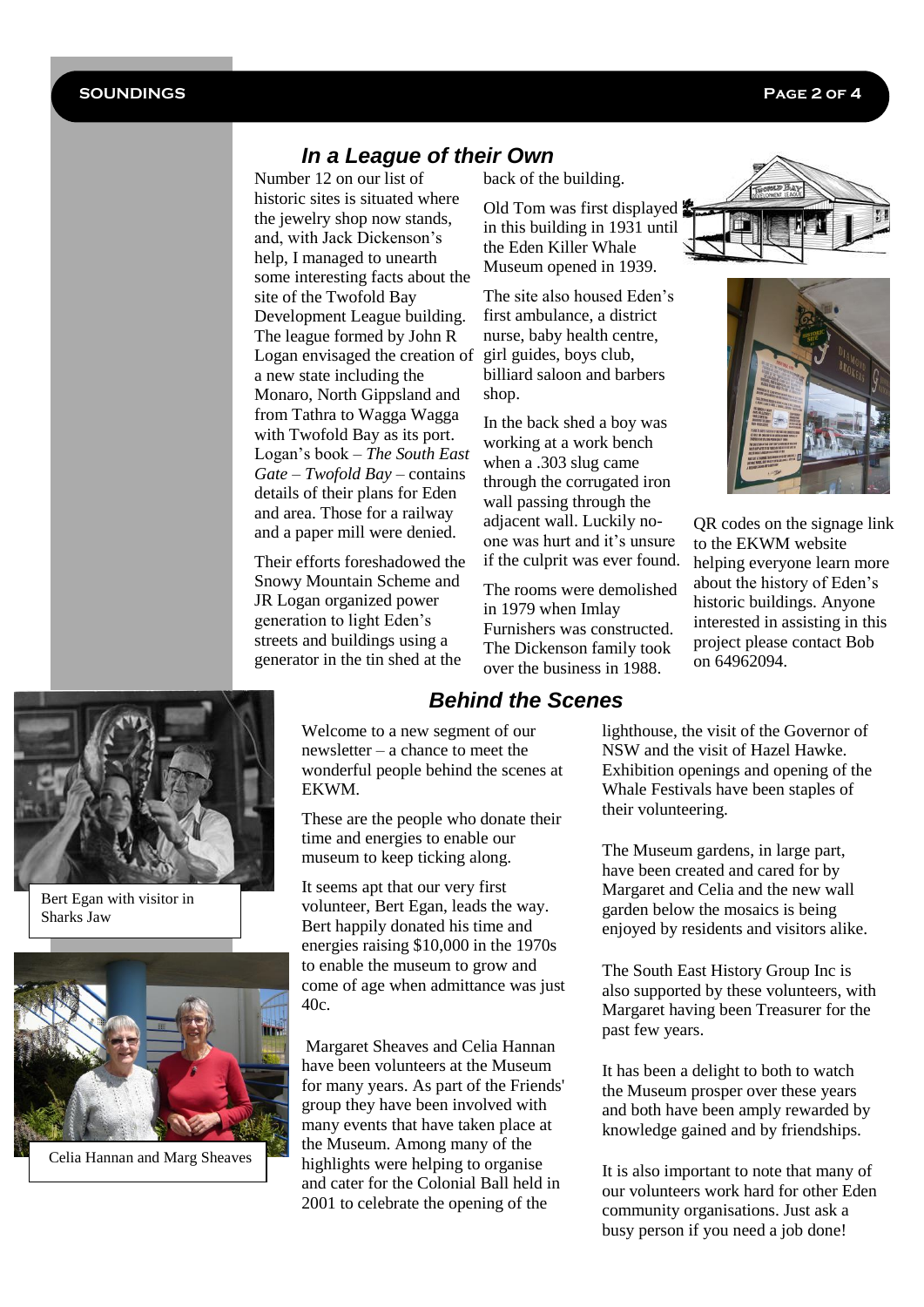#### **SOUNDINGS Page 3 of 4**

Bert Egan's final resting place at the Eden Cemetery has been beautifully restored thanks to EKWM. Bert left Rockton to serve in France. He worked in Balmain as a tram driver after the war then later returned to Eden.

#### *Lest We Forget*

Ted Beasley – pictured here – and Arthur Burton's names will be projected on the wall of the Canberra War Memorial on Thursday 6<sup>th</sup> of November at 2.32am. To commemorate their service and Remembrance Day Jody White our curator has provided one of Ted's letters from the trenches.

France June 17th 1916 Dear Cousin, Just a few lines to you to let you see I have not forgotten you. You will have to forgive me this time Elsie, it's a case of better late than never. Well dear cousin, Since I last saw you I have done quite a lot of travelling and by jove I have seen sights which if I am lucky enough to go through this war I shall never forget. I did not think when I left Towamba that I would ever get this far away from home. But never the less here I am right amongst the din of shot and shell. Just at present as I write you this letter the guns are booming away for all they are worth. The noise would nearly deafen you. You can hear the shells screaming through the air in dozens right over our heads. The aeroplanes are very busy too. Fritz is shelling them for all he his worth but I have never saw one brought down yet. Talk about brave. It's no name for our airman. It's lovely to see them up in the air. They have got Fritz properly bluffed. By jove Elsie when the big high explosion shells start falling around about you they do shake you up. The nearest I have been to one yet was to get mud thrown all over me. I don't mind the mud, as long as I can duck the pieces of shell. It's quite a

#### **Links to our past**

EKWM is working on a project to digitize the cemetery with QR codes, helping visitors find graves of relatives and access information on their lives.

dangerous place here Elsie, especially at night time when we are on fatigue duty. Rifle and machine gun bullets are flying everywhere. We have seen a fair bit of experience in the firing line but I expect it will be a mere trifle to what we will see before long if we are spared. It would do your eyes good to see the lovely grass. It looks beautiful after being so long on the sands of Egypt. I should reckon this a very pretty country in peace time. It would make you cry to see the lovely homes that have been destroyed where the fighting has been. Some people are still living in old ruins although the shells are falling round about almost daily. They take the risk of being killed sooner than leave the dear old home. They do pretty well out of the soldiers with eggs, bread, butter, beer wine and etc. I have seen brother Arthur several times since we came to France. He has got very fat but I have not seen Hampden since he left Tel el Kabir Egypt. They wasn't camped very far away either but then it's hard to find any one because there are so many. I hope the other three brothers get across safe. I was sorry to hear that Alf had enlisted because he was such a good help to his mother. By jove they must of missed them at home the Towamba boys responded to the call well. I never thought they would let George Dickie go being the only son. He must of talked his mother over somehow. Well Elsie, I hear that Lizie beat you for first place. I wish them all good luck and prosperity on their achievement. I suppose you will Battalion, 3rd Brigade France be next, I don't know if you are

This valuable information network will provide links to other museums and institutions – a great resource for researchers.



still at Bunblane, anyway I address it to there. If you ain't I know you will be sure and get it. I wrote a letter to your dear mother a few days ago also one to aunt Mary Targett. I asked them to be sure and remember me to all. I only hope they receive them. I would like you to remember me to one and all. I would be very pleased if you would remember me to aunty Agnes and poor old grandmother ? I quite forgot them in your mother's letter. I must drop them a few lines if I am spared. I receive my letters pretty regularly from Bertha, get back again someday sometimes a card from dear little Edna. She says that she is keeping all the kisses I send her until I come home. I would very much like one of her photos. I would give anything for one. I have one that was taken when we were out at Nungatta. I would like to see how she has been growing. Anyway I live in hopes of being able to. You never know your luck do you Elsie. I would of sent you a card but there ain't any to be got just here. I have received some nice letters from the Targetts at Lochiel and Tantawangalo also some from ? & Connie Dickie and a very nice one from Thelda Harneady. Well Elsie I will ring off for this time with love from Ted x x x x Be sure and write soon-address- to 2555 pte E J Beasley A Company; 9th







Beasley Edward J 9<sup>th</sup> Batt. A.I.F Born c1887 Died 23rd Aug 1916 Poziers France Eden and Towamba War Memorials

Burton Arthur Herbert Unit 55th Aus Inf Bn Born c1896 Died 29<sup>th</sup> Sept 1917 Flanders Belgium Eden War Memorial and Nethercote Roll of Honour